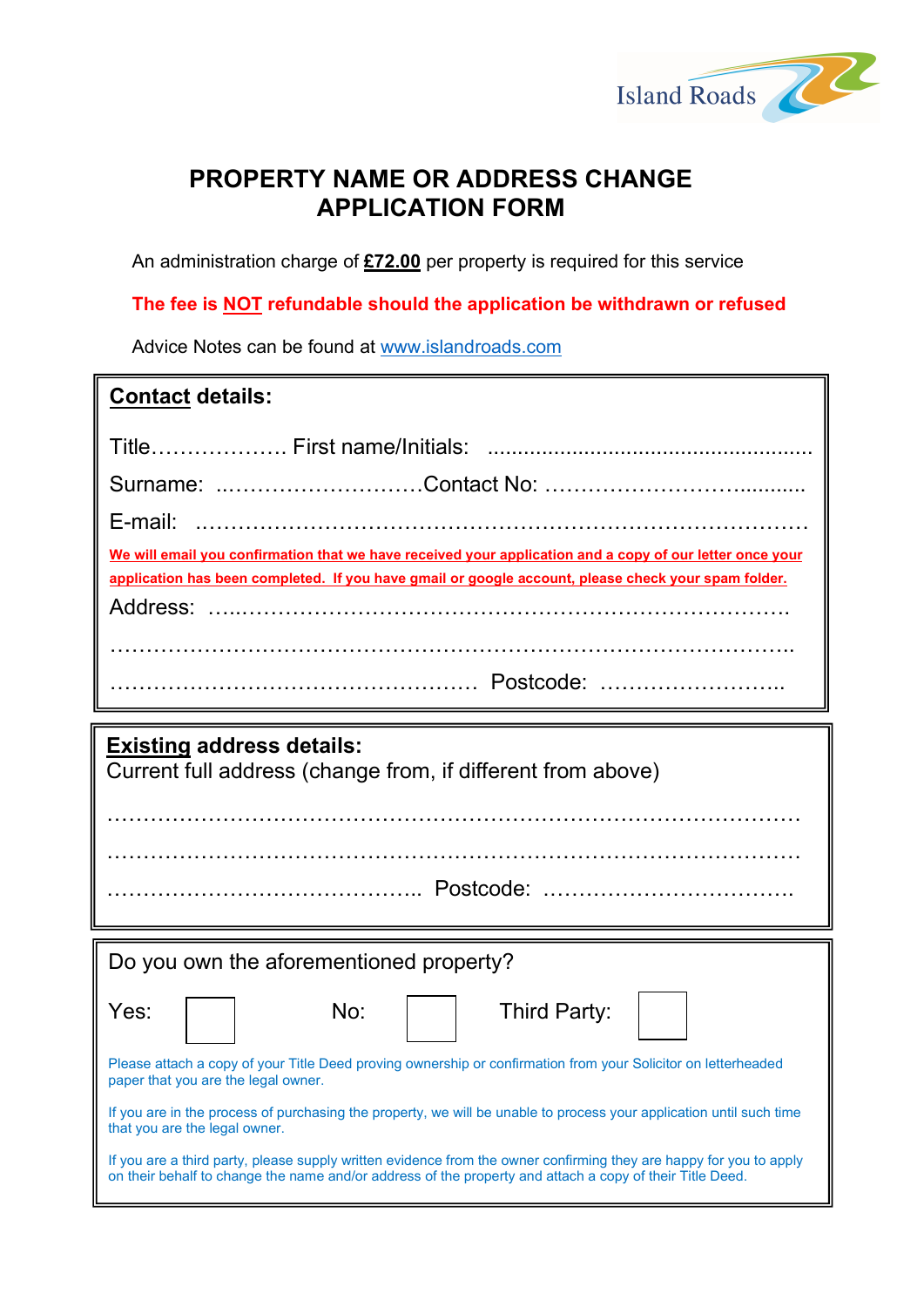

# Address change details:

Is the main entry point to the property accessed off the road which currently forms part of the existing address?

Yes: No:

Please complete Section 1 below Please complete Section 2 below

| Section 1                                            |
|------------------------------------------------------|
| Proposed new name (change to):                       |
|                                                      |
| $2nd$ choice:<br>(if first name not deemed suitable) |

| Section 2                                                                                                                                                                                                                    |  |  |  |
|------------------------------------------------------------------------------------------------------------------------------------------------------------------------------------------------------------------------------|--|--|--|
| <b>Proposed New Address Details:</b>                                                                                                                                                                                         |  |  |  |
|                                                                                                                                                                                                                              |  |  |  |
|                                                                                                                                                                                                                              |  |  |  |
|                                                                                                                                                                                                                              |  |  |  |
|                                                                                                                                                                                                                              |  |  |  |
|                                                                                                                                                                                                                              |  |  |  |
| Proposed new name (change to) if applicable:                                                                                                                                                                                 |  |  |  |
|                                                                                                                                                                                                                              |  |  |  |
| (If first name not deemed suitable):                                                                                                                                                                                         |  |  |  |
| You are required to submit a plan / drawing with your application clearly marking<br>the new point of entry for your property. In addition to this you may also submit<br>photographic evidence to support your application. |  |  |  |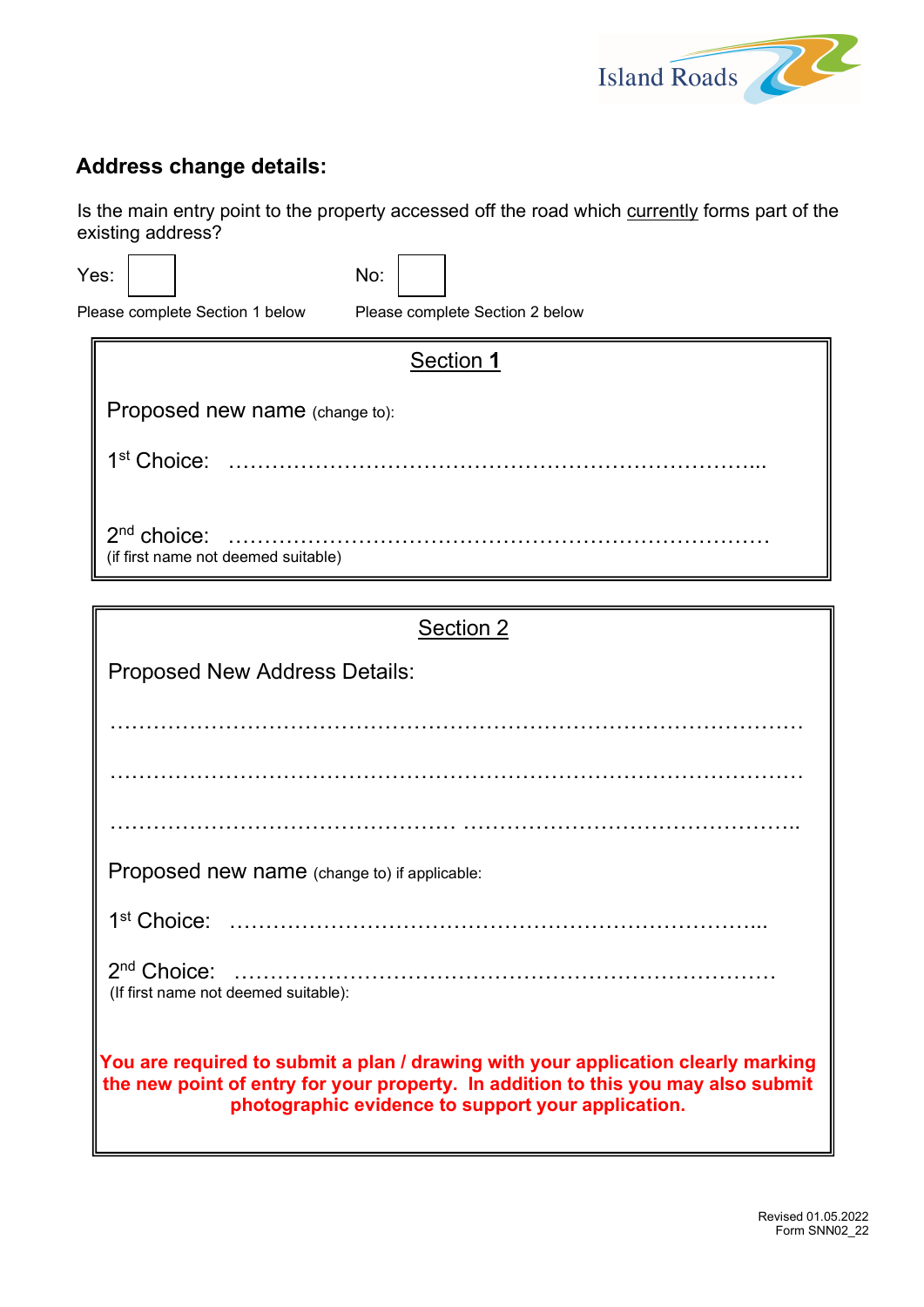

| (I confirm that I am the Legal Owner of the Property) |
|-------------------------------------------------------|
|                                                       |
| Date:                                                 |
|                                                       |

| VAT Receipt Required (Please circle appropriate box)                       | Yes | No |
|----------------------------------------------------------------------------|-----|----|
| This is strictly for business purposes only and is NOT a personal receipt. |     |    |

|                                         | <b>Cheque</b> | <b>BACS</b> | Worldpay |
|-----------------------------------------|---------------|-------------|----------|
| <b>Please confirm method of payment</b> |               |             |          |

#### Please make cheques payable to: Ringway Island Roads Ltd

Send the completed form and supporting documentation by email or post to:

Development Control, Island Roads Ltd, St. Christopher House, 42 Daish Way, NEWPORT, PO30 5XJ

Alternatively, Payment can be taken over the phone with a debit or credit card (via Worldpay). A member of the Development Control team will contact you to take payment once your form / paperwork has been received and logged.

If you wish to pay via BACS, once we have received the application, we will provide you with our bank details and a unique reference you must quote on your payment.

Enquiries can be directed to Development Control team: -

Tel: (01983) 822440 / 828500. Email enquiries: developmentcontrol@islandroads.com